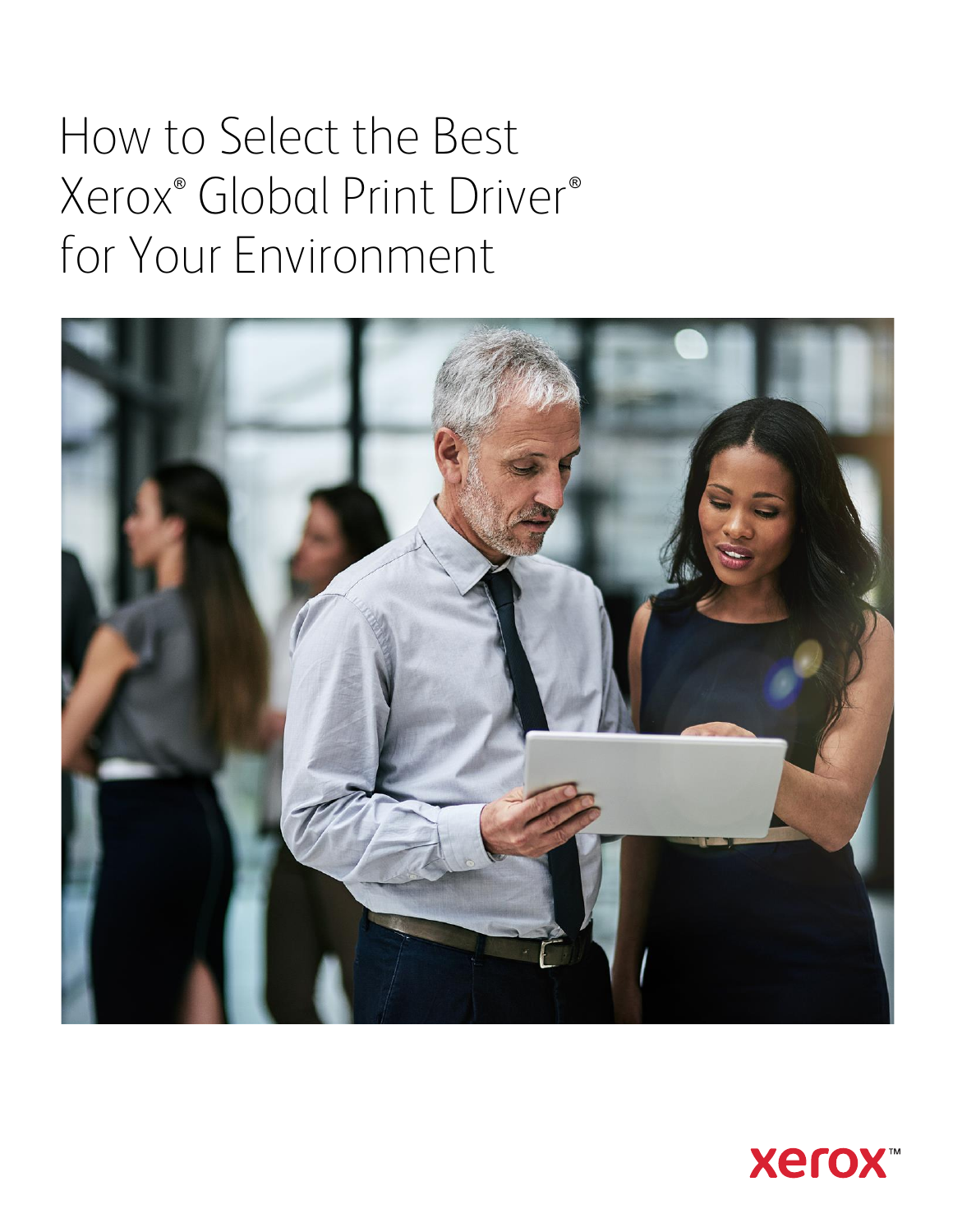© 2019 Xerox Corporation. All rights reserved. Xerox® and Global Print Driver® are trademarks of Xerox Corporation in the United States and/or other countries. 7/19 PN03646 BR26926

While every care has been taken in the preparation of this material, no liability will be accepted by Xerox Corporation arising out of any inaccuracies or omissions.

Product names and services as mentioned in this publication are trademarks of their respective companies. They are used throughout this publication for the benefit of those companies, and are not intended to convey endorsement or other affiliation with the publication. Companies, names and data used in examples herein are fictitious unless otherwise noted.

Changes are periodically made to this document. Changes, technical inaccuracies and typographical errors will be corrected in subsequent editions.

Other company trademarks are also acknowledged.

Document Version: 1.0 (July 2019)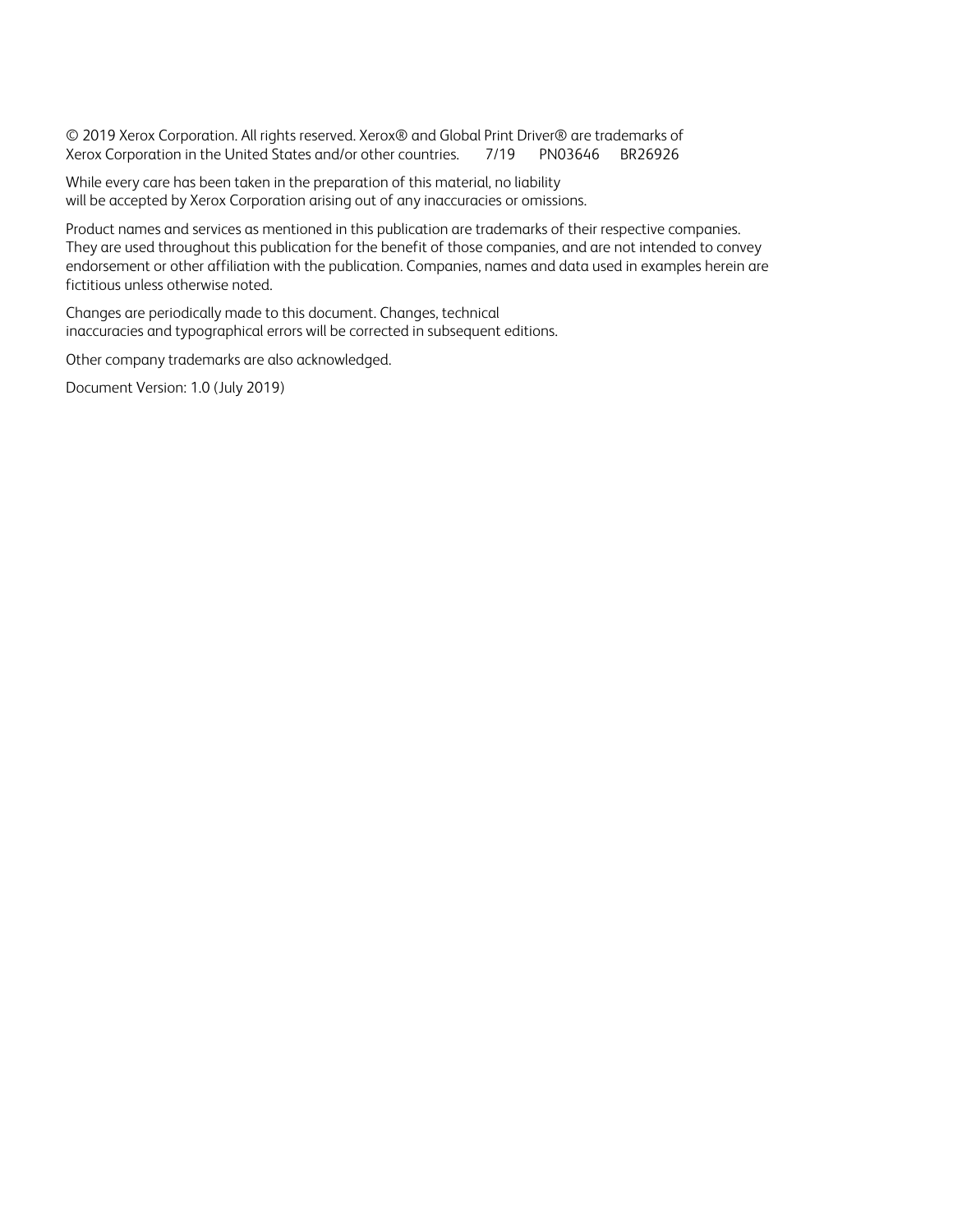## Contents

 $\dot{\mathbf{I}}$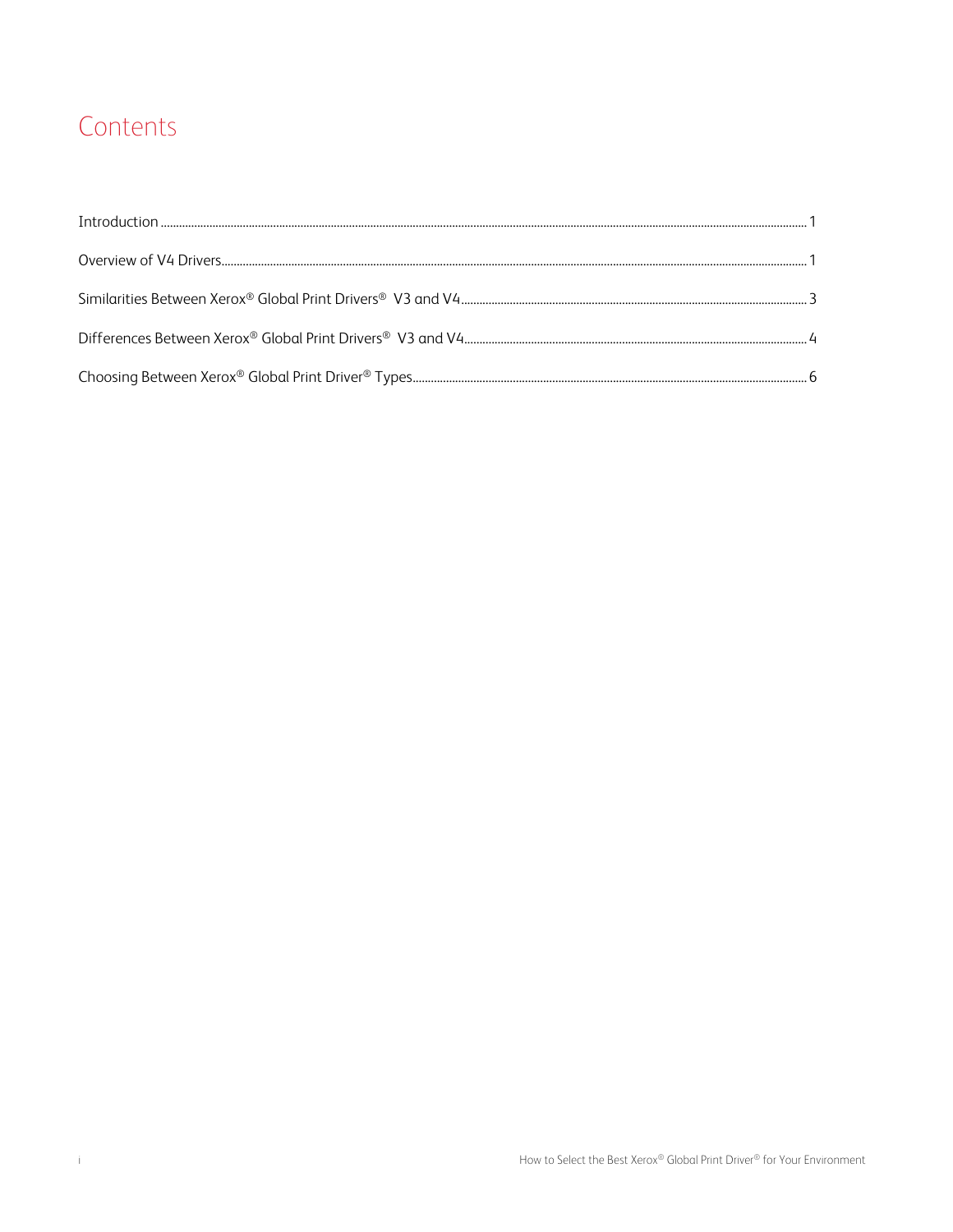#### <span id="page-3-0"></span>Introduction

It has been nearly a decade since Xerox introduced its original Global Print Driver® V3. This revolutionary offering provides a single "universal" driver, dramatically simplifying enterprise printer management. It allows IT managers to quickly and easily add and update printers without reinstalling and re-qualifying individual print drivers.

Starting with Windows Server® 2012/Windows® 8, Microsoft introduced a new V4 print driver model. According to Microsoft's own [V4 Printer Driver](https://docs.microsoft.com/en-us/windows-hardware/drivers/print/v4-printer-driver) documentation, this new model was also "designed to improve driver development, reduce IT management costs, and support new scenarios". With the addition of an all new Xerox® Global Print Driver V4, Xerox has fully embraced this new V4 print driver model. In fact, the features and functionality of our latest V4 driver offerings now closely align to our world-class V3 drivers.

While Xerox continues to recommend the Xerox® Global Print Driver V3 PostScript by default, we have also created this new Global Print Driver V4 option to assist current V3 users wanting to migrate to the V4 model while leveraging the deployment and support processes they already have in place. It is worth noting here that many customers may find that the new V4 printer model (using our traditional V4 drivers and their common apps) alone provides a suitable universal solution even without the Global Print Driver V4.

The intent of this document is to provide information to help IT administrators decide how to choose between the original Xerox® Global Print Driver V3 and the new Xerox® Global Print Driver V4.

#### Overview of V4 Drivers

Unlike the monolithic model used by V3 print drivers, the V4 print driver model is broken up into several separate but interrelated components, which all need to get installed to ensure full and proper functionality of the V4 drivers.

- Xerox<sup>®</sup> Print Driver V4—Consists of data files defining the device's specifications and requirements, plus basic rendering software used when the Xerox® Print Experience App–Desktop Version is not installed. With the V4 architecture, the user interface is packaged and deployed outside the driver. The Xerox® Global Print Driver V4 is available in two PDL (page description language) types—Adobe® PostScript® (PS) and PCL®6 (Printer Command Language).
- Xerox® Print Experience Application–Desktop Version—Provides the customized print preferences UI from Windows Desktop applications and fully featured rendering capabilities for all applications. It also includes components for job status, notification and configuration. This common software serves all printer models supported by the Global Print Driver V4. Unlike Microsoft's V3 architecture, this is packaged as a separate shared component rather than being part of the driver itself.
- Xerox<sup>®</sup> Print Experience App—This is the Windows Store Device App (WSDA). It enables customized print preferences at print time ('More settings') from Universal Windows Platform (UWP) Windows Store apps. It can also operate as a standalone app to provide job status and configuration for printers using a V4 Xerox<sup>®</sup> driver.

One of the most notable feature advantages of the V4 print driver model is realized when printing from Microsoft<sup>®</sup> [UWP \(Universal Windows Platform \) Apps](https://docs.microsoft.com/en-us/windows/uwp/get-started/universal-application-platform-guide), available from the Microsoft Store. An example of one of the more popular UWP apps currently in use is the Microsoft Edge<sup>®</sup> browser, included with Windows 10. This difference is illustrated below in screenshots of the "More settings" user interfaces presented to the user at print time. Note that Microsoft only supports vendor-customized "More settings" GUIs from V4 drivers. Also note that with V3 drivers, Microsoft's generalized 'print settings' does not provide a way to enable 'PIN protected printing'.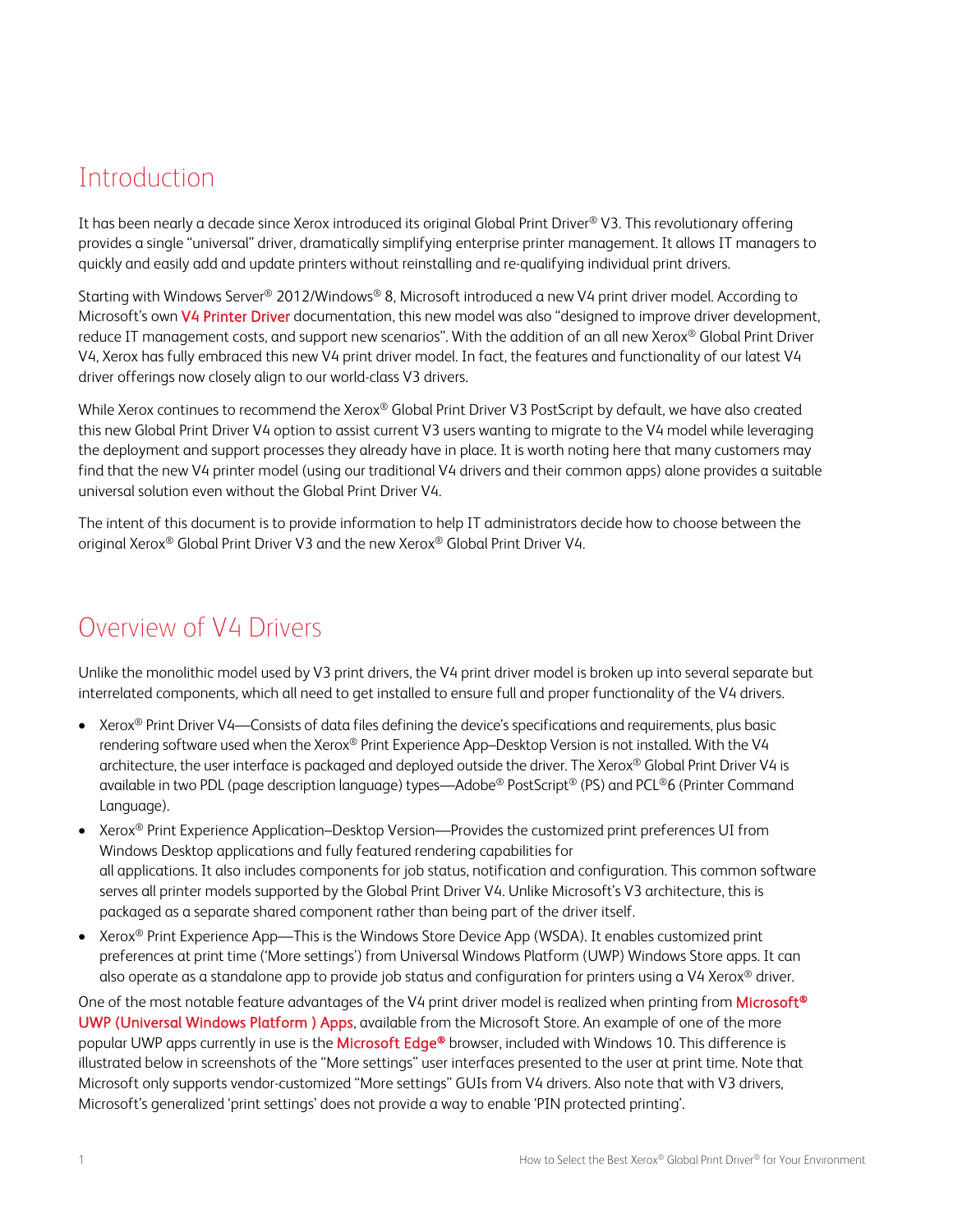| Google - Print                         | $\times$     |        | Google - Xerox Print Experience                   |                                                                                                |
|----------------------------------------|--------------|--------|---------------------------------------------------|------------------------------------------------------------------------------------------------|
| Page layout<br>Orientation             |              |        |                                                   | <b>Xerox</b>                                                                                   |
| Portrait<br>Duplex printing            | $\checkmark$ |        | <b>Print Presets</b><br><b>Driver Defaults</b>    | 르<br>巨<br>$\vert i \vert$<br><b>Status</b><br>Queue<br>Summary                                 |
| Print on two sides (flip on long edge) | $\checkmark$ | ÷      | Job Type<br>Normal Print                          |                                                                                                |
| Collation<br>Collated                  | $\checkmark$ | $\ast$ | Paper<br>Letter<br>White<br>Printer Default Type  |                                                                                                |
| Pages per sheet<br>$\mathbf{1}$        | $\checkmark$ |        | 2-Sided Printing<br>2-Sided Print                 |                                                                                                |
|                                        |              | €      | Print Quality<br>Standard                         |                                                                                                |
| Paper and quality<br>Paper size        |              |        | Xerox Black and White<br>Off (Use Document Color) | 016-425 Device is in sleep mode.                                                               |
| Letter                                 | $\checkmark$ |        | Color Correction<br>Xerox Automatic Color         | $\left \mathbb{Z}\right \left \mathbb{M}\right \left \mathbb{Y}\right \left \mathbb{X}\right $ |
| Paper type<br>Printer Default Type     | $\checkmark$ |        | Color Adjustments<br>None                         | 值 크闾                                                                                           |
| Paper tray                             |              | ł۰     | Image Enhancements                                |                                                                                                |
| Auto select                            | $\checkmark$ |        | Page Layout                                       | Show Details                                                                                   |
| Output quality<br><b>Tax</b><br>٠      | 1 v          |        | 1 Page Per Sheet (Normal)                         |                                                                                                |
| OK                                     |              |        |                                                   | OK                                                                                             |

V3 driver's "More settings" from UWP app V4 driver's "More Settings" from UWP app

Xerox now offers both V3 and V4 traditional print drivers for most of our supported office products. These traditional drivers are device-specific and, as such, intended to manage a single make/model device (or family of related models).

By contrast, our Global Print Drivers, also now available as both V3 and V4 types, are intended to be used as a universal driver. These drivers can provide users and network administrators with a single print driver that communicates with multiple printers, both Xerox® and non-Xerox®. The next two sections provide an overview of how the original Xerox® Global Print Driver® V3 and new Xerox® Global Print Driver® V4 compare and contrast.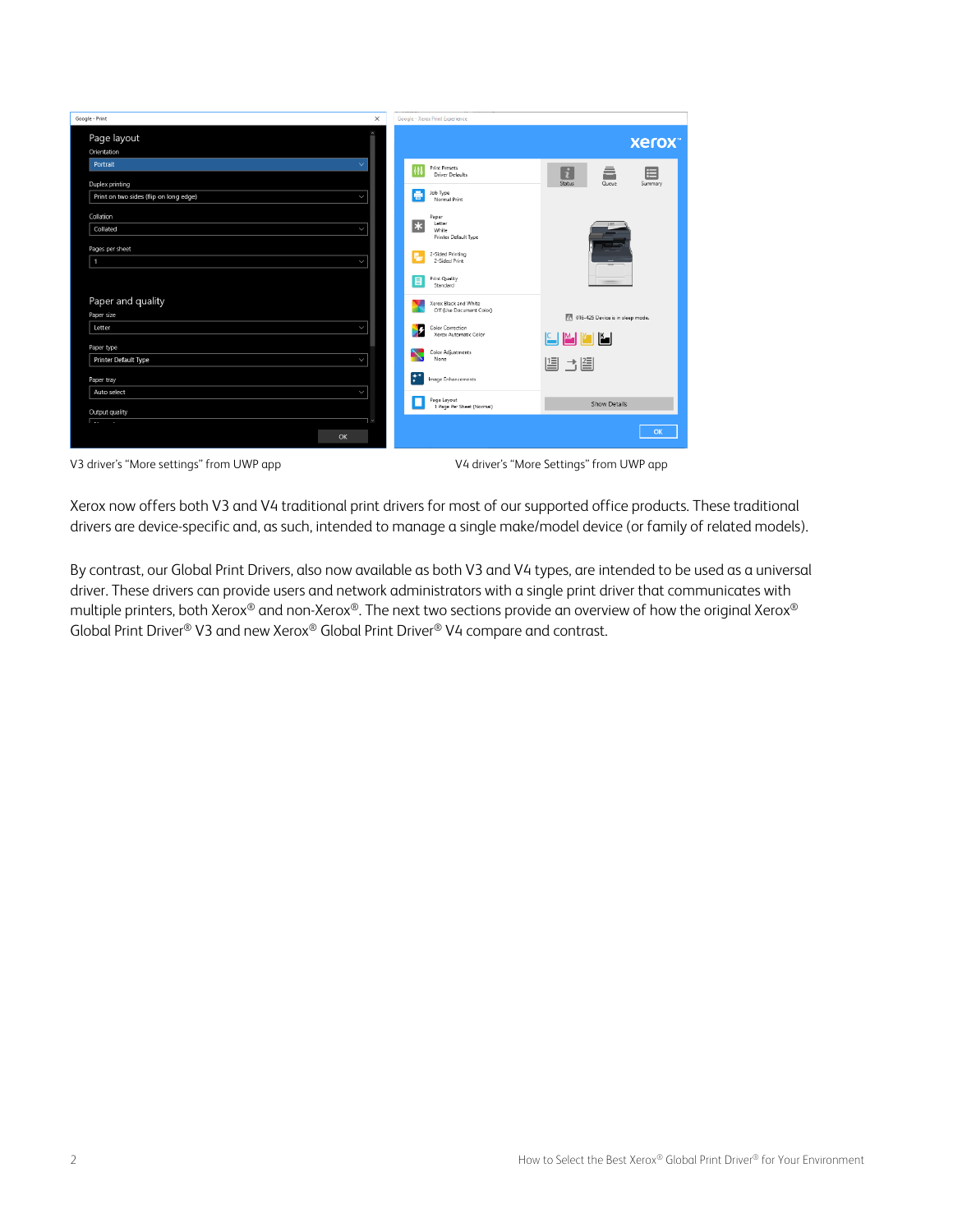## <span id="page-5-0"></span>Similarities Between Xerox® Global Print Drivers® V3 and V4

To assist users wanting to migrate from the Microsoft® Type 3 (V3) to Type 4 (V4) printer driver model, Xerox has attempted to make the functionally of our offerings as similar as possible. This section is intended to review the most valued Xerox® Global Print Driver V3 features that are preserved in the Global Print Driver V4 offering. The next section will provide a summary of the major differences.

Overall, there are many more similarities between the original Xerox® Global Print Driver V3 and the new V4 model than there are differences. The following is a list of just a few of the advantages of the Global Print Drivers we offer.

- Enables IT managers to qualify, deploy and manage their print devices on the network using a single driver.
- Greatly simplifies replacing or updating network print devices. Just plug in the new device and give it the same IP address as the old printer (or redirect the port). The Global Print Driver automatically discovers the device and updates users' feature options. No re-qualification or reinstallation necessary.
- Truly universal: supports Xerox® and non-Xerox® printers, PCL®6 and PostScript®.
- Forward compatibility with future Xerox® products, meaning you don't need to upgrade your drivers when you add new equipment to your fleet.
- Dynamic pre-configuration allows IT administrators to change pushed driver settings without reinstalling drivers or breaking certification.

These are just a few of the many advantages of using one of our Global Print Drivers. Refer to the Xerox® Global Print [Driver informational webpage](http://www.xerox.com/global) for a complete description of the key features and additional documentation.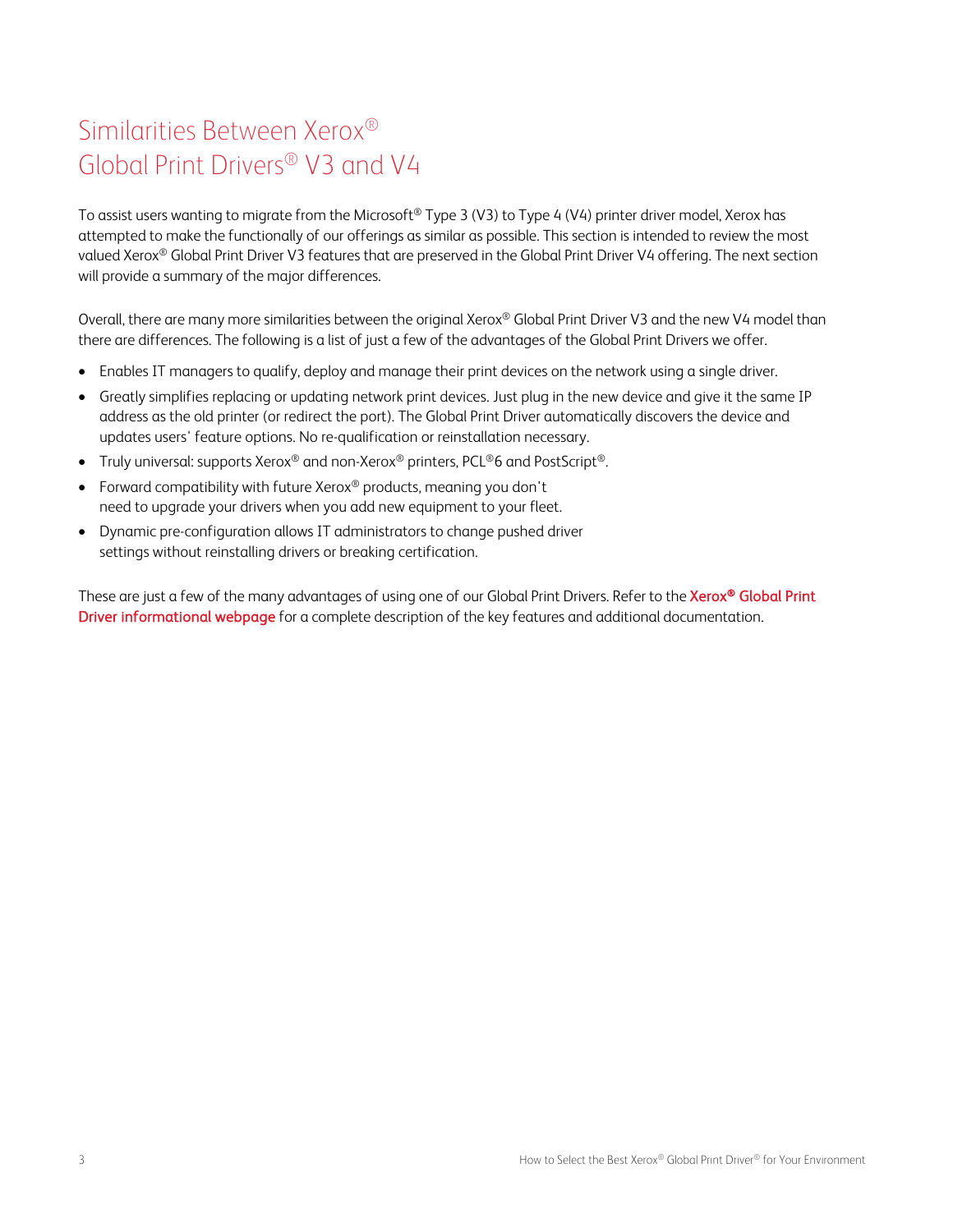# <span id="page-6-0"></span>Differences Between Xerox® Global Print Drivers® V3 and V4

With release of the new Global Print Driver V4, Xerox is very close to achieving feature parity with its established V3 driver offerings. However, because of inherent differences in Microsoft's printer models, these two driver classes will technically never be able to achieve an exact, one-for-one feature/functionality match. The following is a list of some of the most notable differences between the Global Print Driver V3 and V4 solutions:

• Because of Microsoft's new V4 printing model, legacy V3 drivers (including the Xerox® Global Print Driver V3) are not able to present their custom WSDA print preferences when selecting 'more settings' at print time in UWP apps (like Microsoft Edge®). This has the additional drawback of not being able to switch to secure PIN printing from UWP apps using the V3 driver (but it can be set by default for all jobs).



• The Xerox<sup>®</sup> Global Print Driver V4 takes full advantage of new Xerox<sup>®</sup> V4 user interfaces. This provides a refreshed, more modern look and feel in all the Xerox®-supplied user interfaces.

- Microsoft does not support V4 drivers on Windows® 7 directly. However, starting with Server 2012, Microsoft does provide an 'enhanced Point and Print' solution that enables Windows 7 clients to connect to shared print queues on servers that use a V4 print driver.
- Because of enhanced security constraints in the new V4 print architecture, there are no DCPs (Device Compatibility Packs) for the Xerox® Global Print Driver V4. However, the V4 print driver does offer alternative ways to support forward compatibility for new devices while preserving a stable driver deployment.
	- ‒ Updates for the Xerox® Print Experience App are managed automatically by the Microsoft Store App.
	- ‒ Xerox® Print Experience Application–Desktop Version does not currently support any form of automatic update feature. This can be advantageous in managed environments where a particular release may be internally qualified and remotely deployed, helping to ensure uniform behavior and consistent support models.
	- The Global Print Driver V4 provides two "enhanced" device modes to support forward compatibility with new Xerox® devices (prior to updating the Global Print Driver V4).
- The PostScript<sup>®</sup> version of the Global Print Driver V3 supports a PostScript pass-through mode by default. The Microsoft V4 printer driver model does not allow for this pass-through functionality. This may be an important consideration to users in environments where desktop publishing and graphic design applications are in heavy use.
- The V3 driver provides a control to manually switch the display language of the Xerox<sup>®</sup> print driver user interfaces. The V4 driver's display language is automatically set based solely on the client operating system's region settings and cannot be manually switched.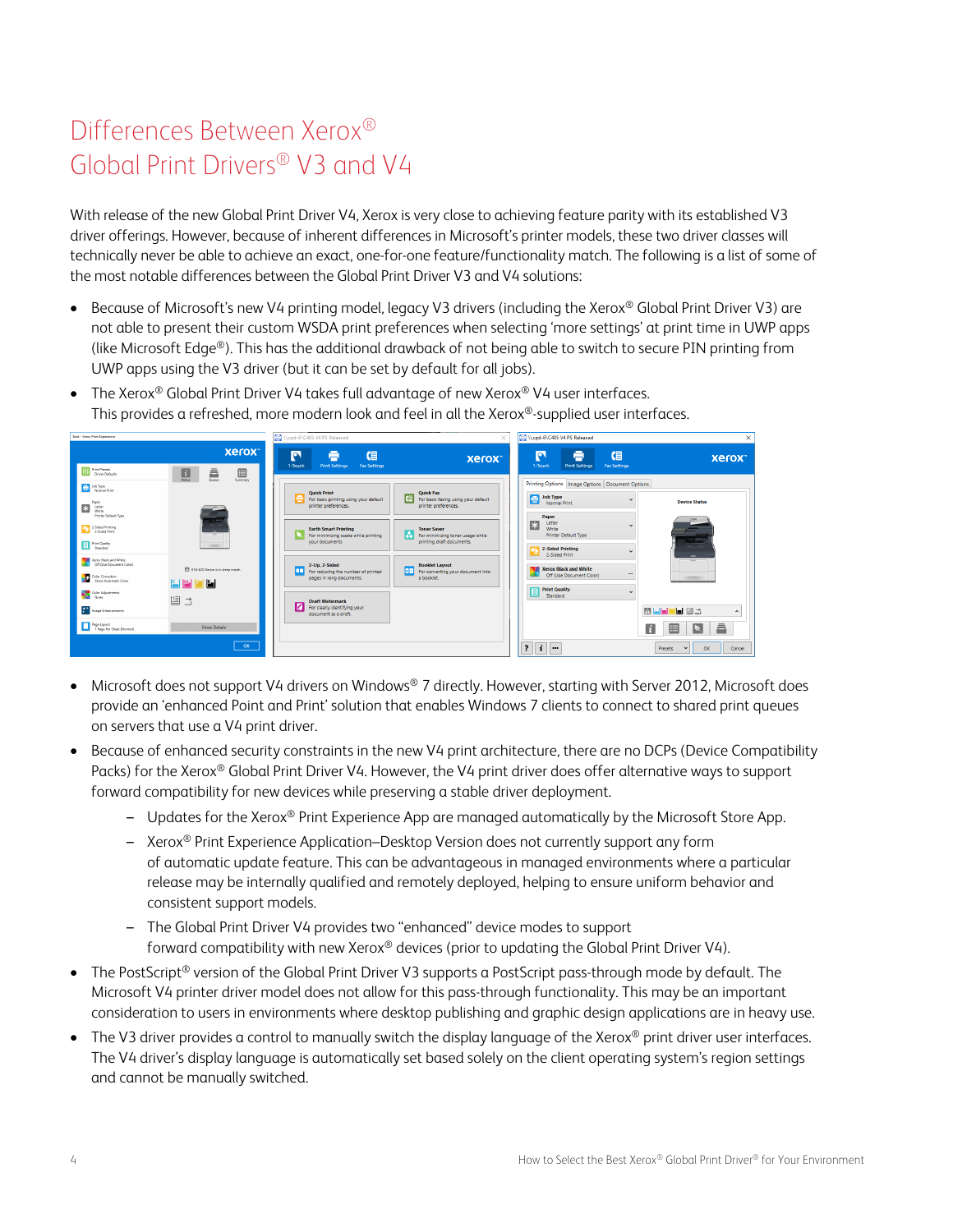- The Microsoft<sup>®</sup> V4 driver model does not support third-party port monitors used by some pull-print and accounting solutions.
- The Xerox® Global Print Driver® V3 provides product-specific support for a variety of Fuji Xerox devices, which are not formally supported in the V4 driver. Note these printers will work with V4, but only by use of one of the 'Basic' or 'Enhanced' fallback printer modes.
- While both the Global Print Driver V3 and V4 can utilize the XML Configuration tool to enable system administrators to pre-configure user's driver settings, the V4 Xerox® driver solution has enhanced the management of these settings by leveraging an existing background service to automatically monitor for and propagate any configuration changes. There are also a few other feature-dependent differences between V3 and V4 for preconfiguration functionally/behavior. Refer to the [XML Configuration Editor for Print Drivers](http://www.office.xerox.com/latest/SFTHT-01U.pdf) for complete details.
- The architectural differences between Microsoft's V3 and V4 printer models make it difficult to summarize a comparison of their respective print quality and print performance tradeoffs. Depending on your particular printing requirements and job characteristics, there will be varying pros and cons to each. One of the driving factors of the V4 architecture was Microsoft's objective to provide optimal printing from UWP apps. To achieve this, they leveraged their [XPS Print Path,](https://docs.microsoft.com/en-us/dotnet/framework/wpf/advanced/printing-overview#xps-print-path) which yields noticeably faster print times from most UWP apps but can adversely affect printing from desktop applications.